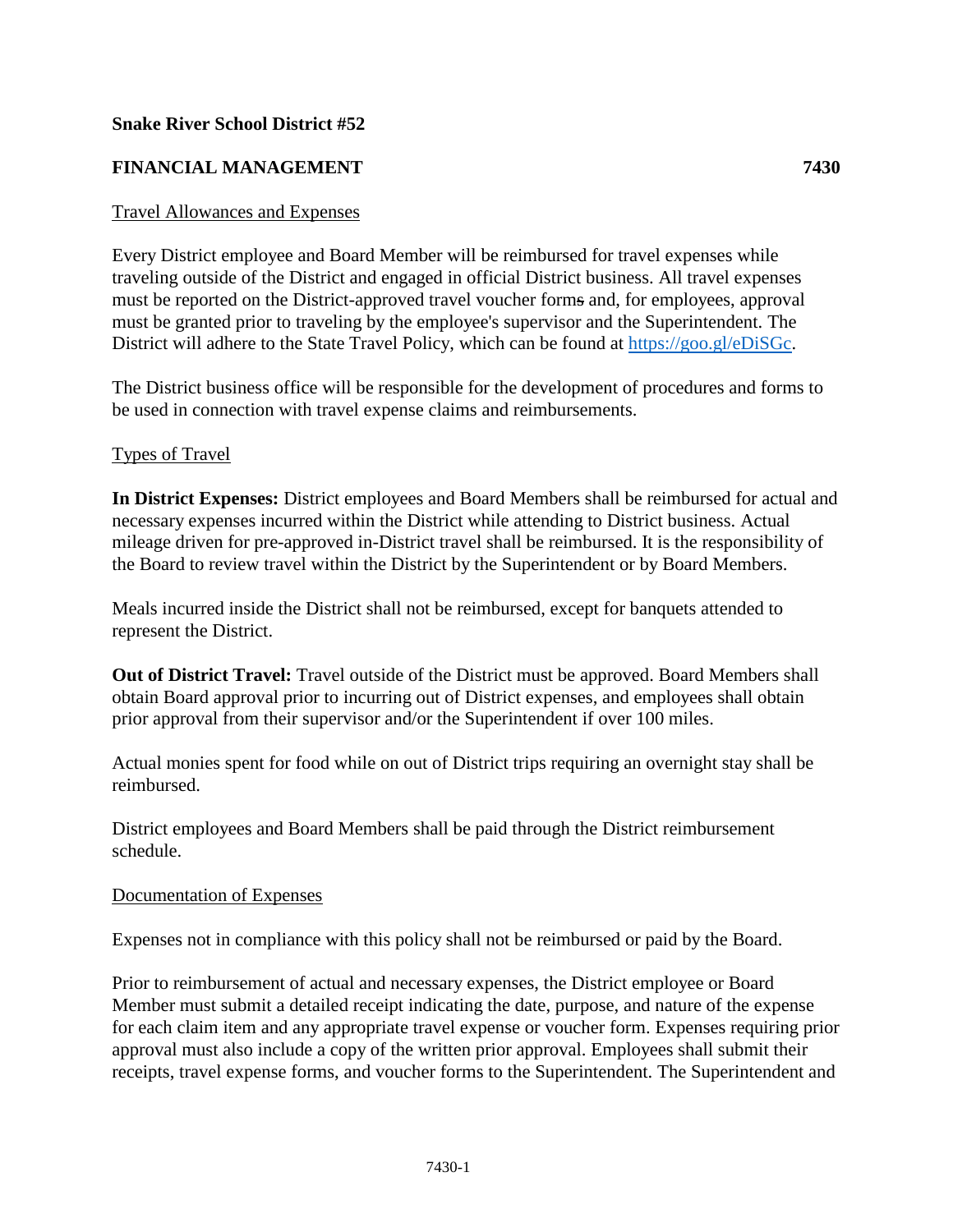Board Members shall submit such documentation to the Board. Failure to provide a detailed receipt will make the expense non-reimbursable.

In exceptional circumstances, the Board may allow a claim without a proper receipt. Written documentation explaining the exceptional circumstances will be maintained as part of the District's record of the claim.

The Board directs the Superintendent to promulgate procedures specifying which expenses shall be reimbursable for travel of different distances and durations.

## Travel Costs Under Federal Award

**General:** Travel costs are the expenses for transportation, lodging, subsistence, and related items incurred by employees who are in travel status on official business of a grant recipient. Such costs may be charged on an actual cost basis, or on a per diem or mileage basis in lieu of actual costs incurred, or on a combination of the two, provided the method used is applied to an entire trip and not selected days of the trip and results in charges consistent with those normally allowed in like circumstances in the recipient's non-federally funded activities and in accordance with the recipient's written travel reimbursement policies.

**Lodging and subsistence:** Costs incurred by employees and officers for travel, including costs of lodging, other subsistence, and incidental expenses, shall be considered reasonable and otherwise allowable only to the extent such costs do not exceed charges normally allowed by the District in its regular operations as the result of its written travel policy. In addition, if these costs are charged directly to the federal award, the District will maintain documentation justifying the following:

- 1. Participation of the individual is necessary to the federal award; and
- 2. The costs are reasonable and consistent with this policy and any related procedures.

Temporary dependent care costs above and beyond regular dependent care that directly results from travel to conferences are allowable provided that:

- 1. The costs are a direct result of the individual's travel for the federal award;
- 2. The costs are consistent with this policy and any related procedures; and
- 3. Are temporary, lasting only during the travel period.

Travel costs for dependents are unallowable, except for travel of duration of six months or more with prior approval of the federal awarding agency.

**Commercial air travel:** Airfare costs in excess of the basic, least expensive unrestricted accommodations class offered by commercial airlines are unallowable except when such accommodations would:

- 1. Require circuitous routing;
- 2. Require travel during unreasonable hours;